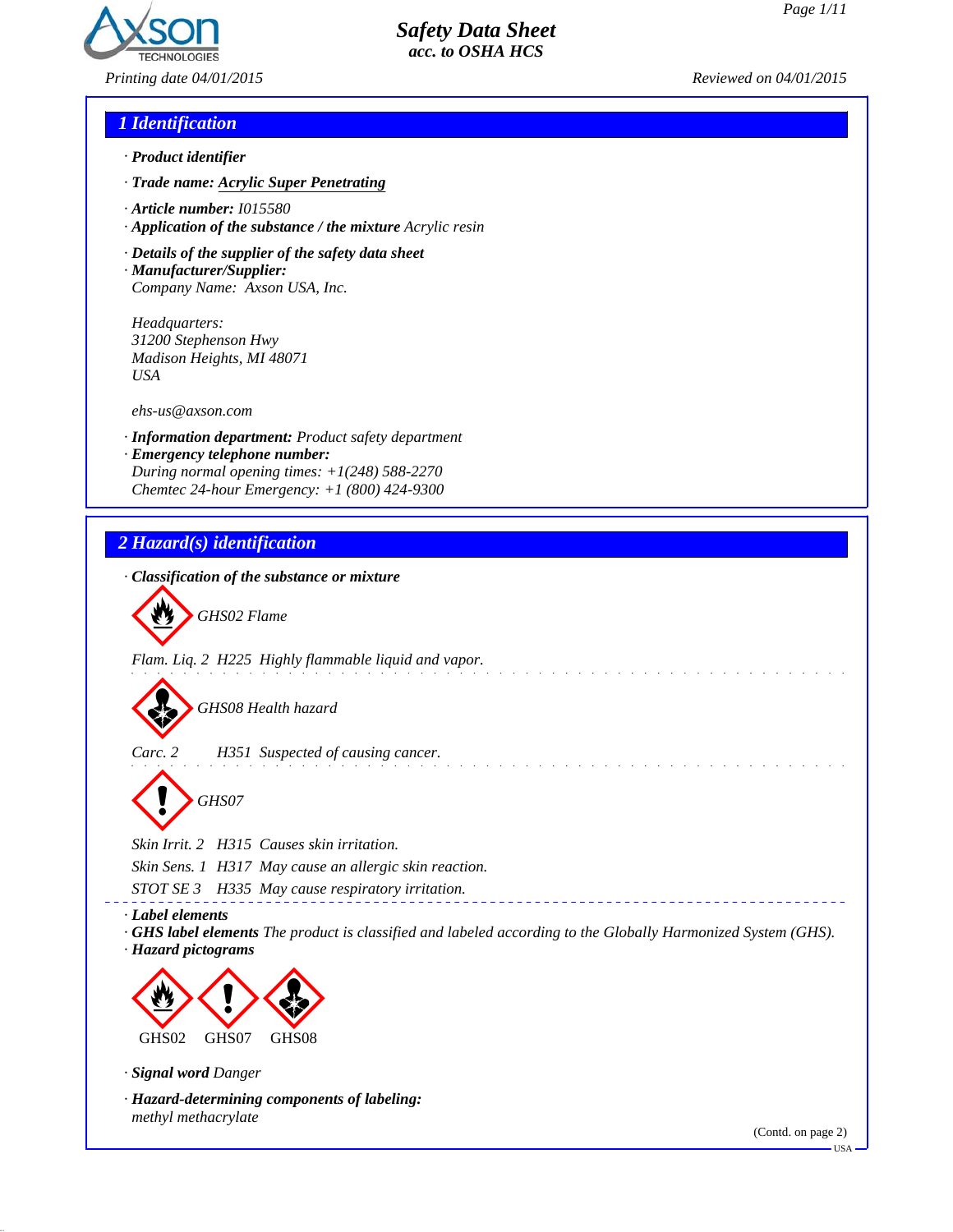

*Trade name: Acrylic Super Penetrating*

|                                                                                                            | (Contd. of page 1) |
|------------------------------------------------------------------------------------------------------------|--------------------|
| 1,4-dihydroxybenzene                                                                                       |                    |
| mequinol                                                                                                   |                    |
| ethyl acrylate                                                                                             |                    |
| · Hazard statements                                                                                        |                    |
| Highly flammable liquid and vapor.                                                                         |                    |
| Causes skin irritation.                                                                                    |                    |
| May cause an allergic skin reaction.                                                                       |                    |
| Suspected of causing cancer.                                                                               |                    |
| May cause respiratory irritation.                                                                          |                    |
| · Precautionary statements                                                                                 |                    |
| If medical advice is needed, have product container or label at hand.                                      |                    |
| Keep out of reach of children.                                                                             |                    |
| Read label before use.                                                                                     |                    |
| Keep away from heat/sparks/open flames/hot surfaces. - No smoking.                                         |                    |
| Use explosion-proof electrical/ventilating/lighting/equipment.                                             |                    |
| Avoid breathing dust/fume/gas/mist/vapors/spray                                                            |                    |
| Wear protective gloves / eye protection / face protection.                                                 |                    |
| Wear protective gloves.                                                                                    |                    |
| Ground/bond container and receiving equipment.                                                             |                    |
| Use only non-sparking tools.                                                                               |                    |
| Take precautionary measures against static discharge.                                                      |                    |
| Wash thoroughly after handling.                                                                            |                    |
| Use only outdoors or in a well-ventilated area.                                                            |                    |
| Contaminated work clothing must not be allowed out of the workplace.                                       |                    |
| Obtain special instructions before use.                                                                    |                    |
| Do not handle until all safety precautions have been read and understood.                                  |                    |
| IF ON SKIN (or hair): Remove/Take off immediately all contaminated clothing. Rinse skin with water/shower. |                    |
| Specific treatment (see on this label).                                                                    |                    |
| IF INHALED: Remove victim to fresh air and keep at rest in a position comfortable for breathing.           |                    |
| Call a poison center/doctor if you feel unwell.                                                            |                    |
| Wash contaminated clothing before reuse.                                                                   |                    |
| IF exposed or concerned: Get medical advice/attention.                                                     |                    |
| If skin irritation or rash occurs: Get medical advice/attention.                                           |                    |
| In case of fire: Use for extinction: CO2, powder or water spray.                                           |                    |
| Take off contaminated clothing and wash it before reuse.                                                   |                    |
| Store locked up.                                                                                           |                    |
| Store in a well-ventilated place. Keep container tightly closed.                                           |                    |
| Store in a well-ventilated place. Keep cool.                                                               |                    |
| Dispose of contents/container in accordance with local/regional/national/international regulations.        |                    |
| $\cdot$ Additional information:                                                                            |                    |
| 7.4 percent of the mixture consists of ingredient(s) of unknown toxicity.                                  |                    |
| · Classification system:                                                                                   |                    |
| $\cdot$ NFPA ratings (scale 0 - 4)                                                                         |                    |
|                                                                                                            |                    |
| $Health = 1$                                                                                               |                    |
| $Fire = 3$                                                                                                 |                    |
| $Reactivity = 0$                                                                                           |                    |
| $\cdot$ HMIS-ratings (scale 0 - 4)                                                                         |                    |
| <b>HEALTH</b><br>$\mathbf{1}$                                                                              |                    |
| $Health = 1$                                                                                               |                    |
| 3 <br>$Fire = 3$<br><b>FIRE</b>                                                                            |                    |
| $Reactivity = 0$<br><b>REACTIVITY</b> 0                                                                    |                    |
|                                                                                                            | (Contd. on page 3) |
|                                                                                                            | $-USA -$           |

*Safety Data Sheet acc. to OSHA HCS*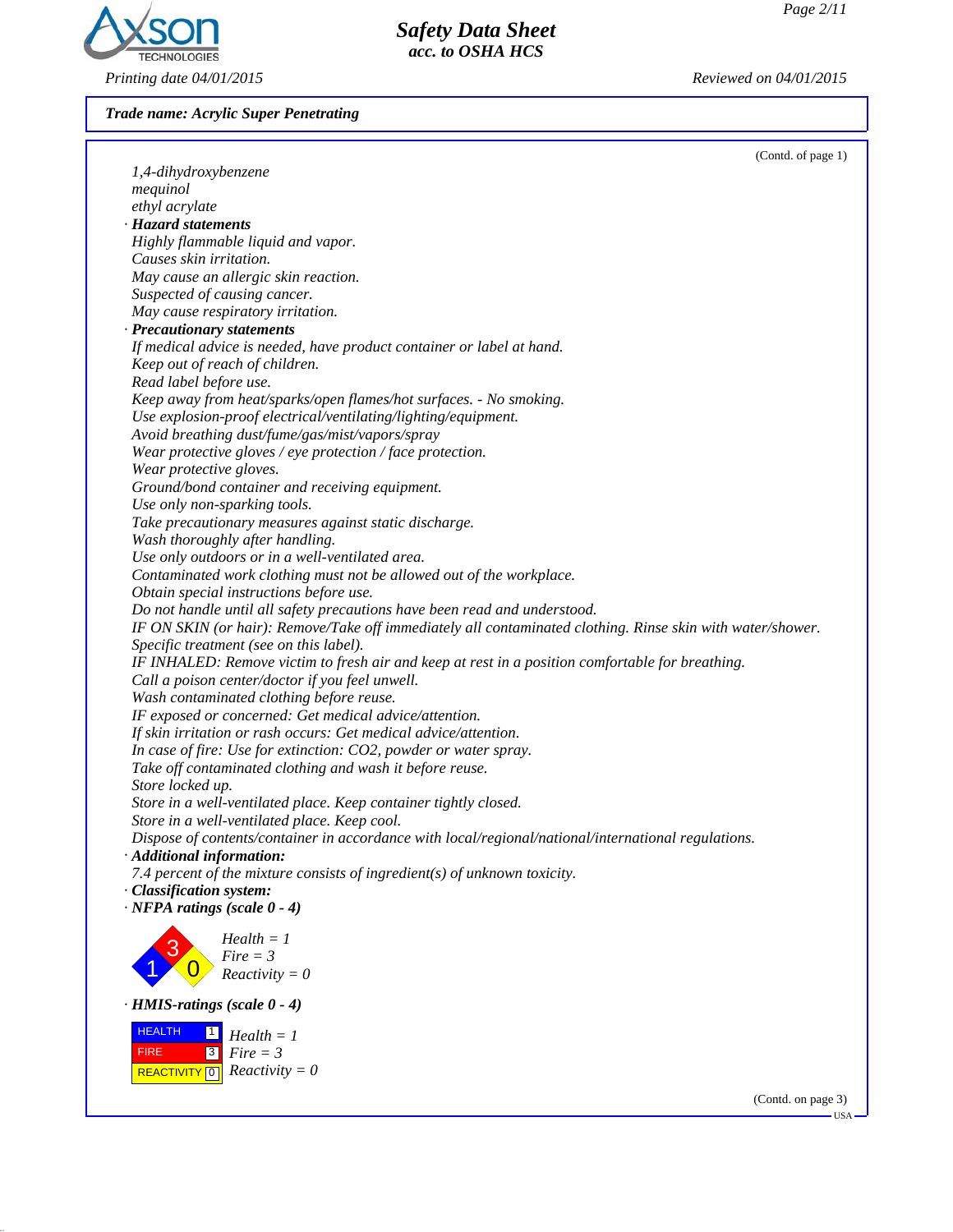(Contd. of page 2)



*Printing date 04/01/2015 Reviewed on 04/01/2015*

*Trade name: Acrylic Super Penetrating*

*· Other hazards*

*· Results of PBT and vPvB assessment*

*· PBT: Not applicable.*

*· vPvB: Not applicable.*

# *3 Composition/information on ingredients*

*· Chemical characterization: Mixtures*

*· Description: Mixture of the substances listed below with nonhazardous additions.*

| · Dangerous components:                    |                                        |              |
|--------------------------------------------|----------------------------------------|--------------|
| $CAS: 80-62-6$<br><i>EINECS: 201-297-1</i> | methyl methacrylate                    | $50 - 100\%$ |
|                                            |                                        |              |
| CAS: $109-16-0$                            | Triethylene glycol dimethacrylate      | $5 - 10\%$   |
| $CAS: 3077-12-1$<br>EINECS: 221-359-1      | 2,2'-[(4-methylphenyl)imino]bisethanol | $1 - 5\%$    |
| $CAS: 123-31-9$<br>EINECS: 204-617-8       | 1,4-dihydroxybenzene                   | $0.1 - 1\%$  |
| $CAS: 150-76-5$<br>EINECS: 205-769-8       | mequinol                               | $0.1 - 1\%$  |
| CAS: 140-88-5<br>EINECS: 205-438-8         | ethyl acrylate                         | $0.1 - 1\%$  |

*Safety Data Sheet acc. to OSHA HCS*

#### *4 First-aid measures*

*· Description of first aid measures*

*· After inhalation:*

*Supply fresh air and to be sure call for a doctor.*

- *In case of unconsciousness place patient stably in side position for transportation.*
- *· After skin contact: Immediately wash with water and soap and rinse thoroughly.*
- *· After eye contact: Rinse opened eye for several minutes under running water.*
- *· After swallowing: If symptoms persist consult doctor.*

*· Information for doctor:*

*· Most important symptoms and effects, both acute and delayed No further relevant information available.*

*· Indication of any immediate medical attention and special treatment needed*

*No further relevant information available.*

# *5 Fire-fighting measures*

- *· Extinguishing media*
- *· Suitable extinguishing agents: CO2, sand, extinguishing powder. Do not use water.*
- *· For safety reasons unsuitable extinguishing agents: Water with full jet*
- *· Special hazards arising from the substance or mixture No further relevant information available.*
- *· Advice for firefighters*
- *· Protective equipment: No special measures required.*

(Contd. on page 4)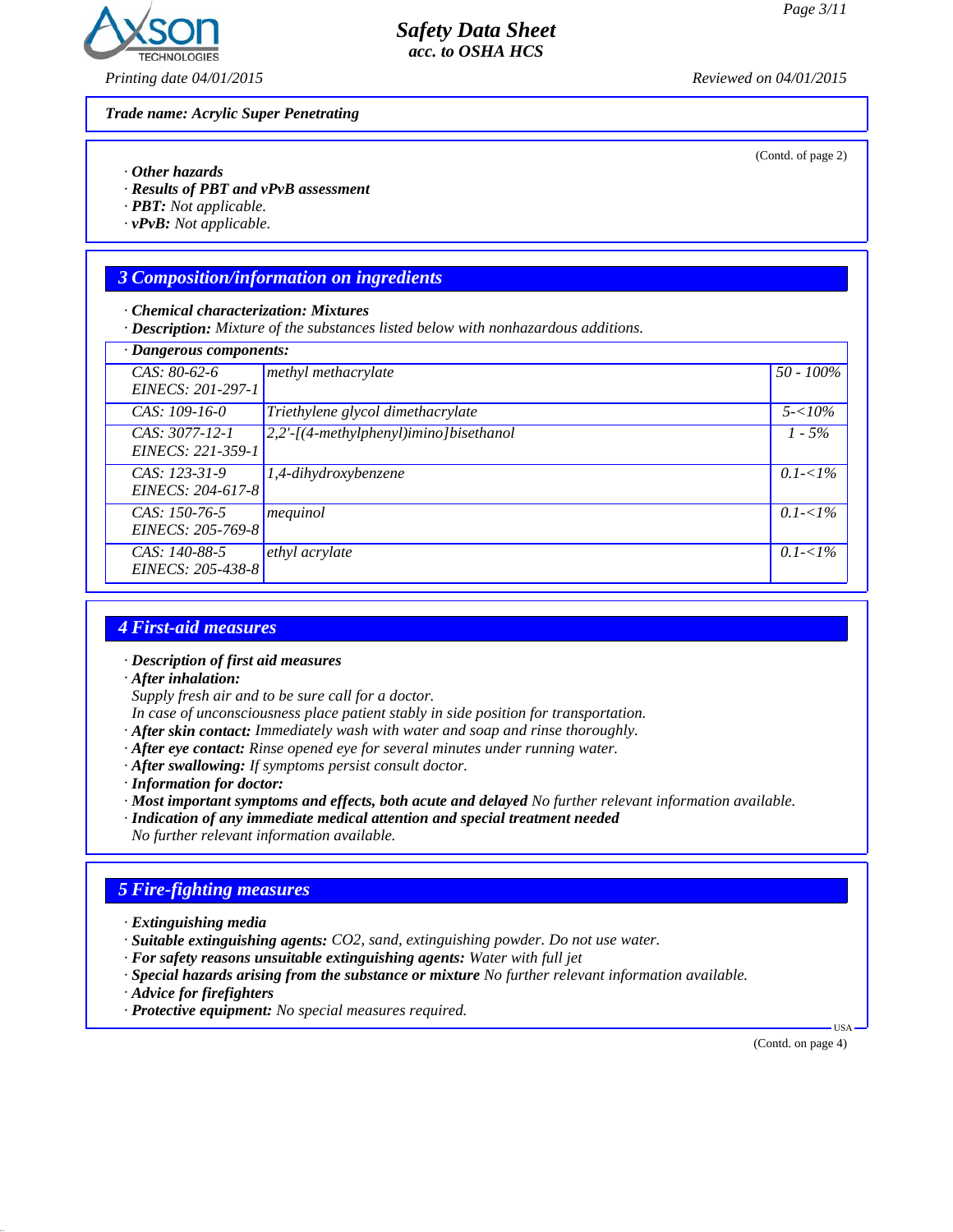

*Safety Data Sheet acc. to OSHA HCS*

*Trade name: Acrylic Super Penetrating*

(Contd. of page 3)

#### *6 Accidental release measures*

- *· Personal precautions, protective equipment and emergency procedures Wear protective equipment. Keep unprotected persons away. · Environmental precautions:*
- *Do not allow product to reach sewage system or any water course. Inform respective authorities in case of seepage into water course or sewage system. Do not allow to enter sewers/ surface or ground water.*
- *· Methods and material for containment and cleaning up: Absorb with liquid-binding material (sand, diatomite, acid binders, universal binders, sawdust). Ensure adequate ventilation. Do not flush with water or aqueous cleansing agents · Reference to other sections*
- *See Section 7 for information on safe handling. See Section 8 for information on personal protection equipment. See Section 13 for disposal information.*

# *7 Handling and storage*

*· Handling:*

- *· Precautions for safe handling*
- *Ensure good ventilation/exhaustion at the workplace. Prevent formation of aerosols.*
- *· Information about protection against explosions and fires: Keep ignition sources away - Do not smoke. Protect from heat. Protect against electrostatic charges.*
- *· Conditions for safe storage, including any incompatibilities*

*· Storage:*

- *· Requirements to be met by storerooms and receptacles: Store in a cool location.*
- *· Information about storage in one common storage facility: Not required.*
- *· Further information about storage conditions:*
- *Keep receptacle tightly sealed.*

*Store in cool, dry conditions in well sealed receptacles.*

*Protect from heat and direct sunlight.*

*· Specific end use(s) No further relevant information available.*

### *8 Exposure controls/personal protection*

*· Additional information about design of technical systems: No further data; see item 7.*

*· Control parameters*

*· Components with limit values that require monitoring at the workplace:*

#### *80-62-6 methyl methacrylate*

*PEL Long-term value: 410 mg/m³, 100 ppm*

*REL Long-term value: 410 mg/m³, 100 ppm*

*TLV Short-term value: 410 mg/m³, 100 ppm Long-term value: 205 mg/m³, 50 ppm (SEN) NIC-DSEN*

*· Additional information: The lists that were valid during the creation were used as basis.*

(Contd. on page 5)

USA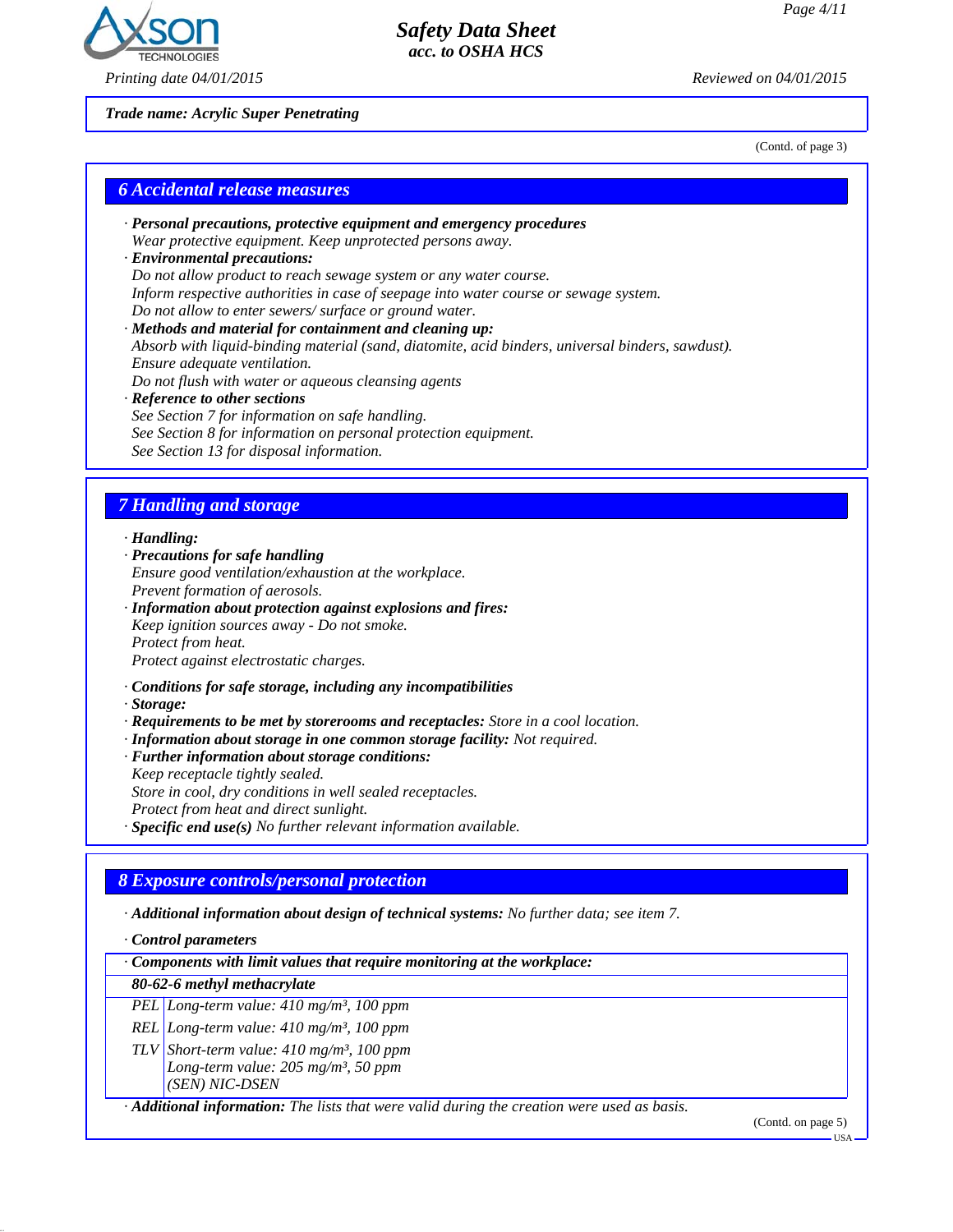*Printing date 04/01/2015 Reviewed on 04/01/2015*

#### *Trade name: Acrylic Super Penetrating*

(Contd. of page 4)

- *· Exposure controls*
- *· Personal protective equipment:*

*· General protective and hygienic measures: Keep away from foodstuffs, beverages and feed. Immediately remove all soiled and contaminated clothing. Wash hands before breaks and at the end of work. Avoid contact with the skin. Avoid contact with the eyes and skin.*

*· Breathing equipment:*

*In case of brief exposure or low pollution use respiratory filter device. In case of intensive or longer exposure use respiratory protective device that is independent of circulating air.*

*· Protection of hands:*



**Protective gloves** 

*The glove material has to be impermeable and resistant to the product/ the substance/ the preparation. Due to missing tests no recommendation to the glove material can be given for the product/ the preparation/ the chemical mixture.*

*Selection of the glove material on consideration of the penetration times, rates of diffusion and the degradation · Material of gloves*

*The selection of the suitable gloves does not only depend on the material, but also on further marks of quality and varies from manufacturer to manufacturer. As the product is a preparation of several substances, the resistance of the glove material can not be calculated in advance and has therefore to be checked prior to the application.*

*· Penetration time of glove material*

*The exact break through time has to be found out by the manufacturer of the protective gloves and has to be observed.*

*· Eye protection:*



`R*Tightly sealed goggles*

| · Information on basic physical and chemical properties<br><b>General Information</b> |                       |  |
|---------------------------------------------------------------------------------------|-----------------------|--|
| $\cdot$ Appearance:                                                                   |                       |  |
| Form:                                                                                 | Liquid                |  |
| Color:                                                                                | Colorless             |  |
| $\cdot$ Odor:                                                                         | <i>Characteristic</i> |  |
| Odour threshold:                                                                      | Not determined.       |  |
| $\cdot$ pH-value:                                                                     | Not determined.       |  |
| $\cdot$ Change in condition                                                           |                       |  |
| Melting point/Melting range:                                                          | Undetermined.         |  |
| <b>Boiling point/Boiling range:</b>                                                   | 101 °C (214 °F)       |  |
| · Flash point:                                                                        | 12 °C (54 °F)         |  |
| · Flammability (solid, gaseous):                                                      | Not applicable.       |  |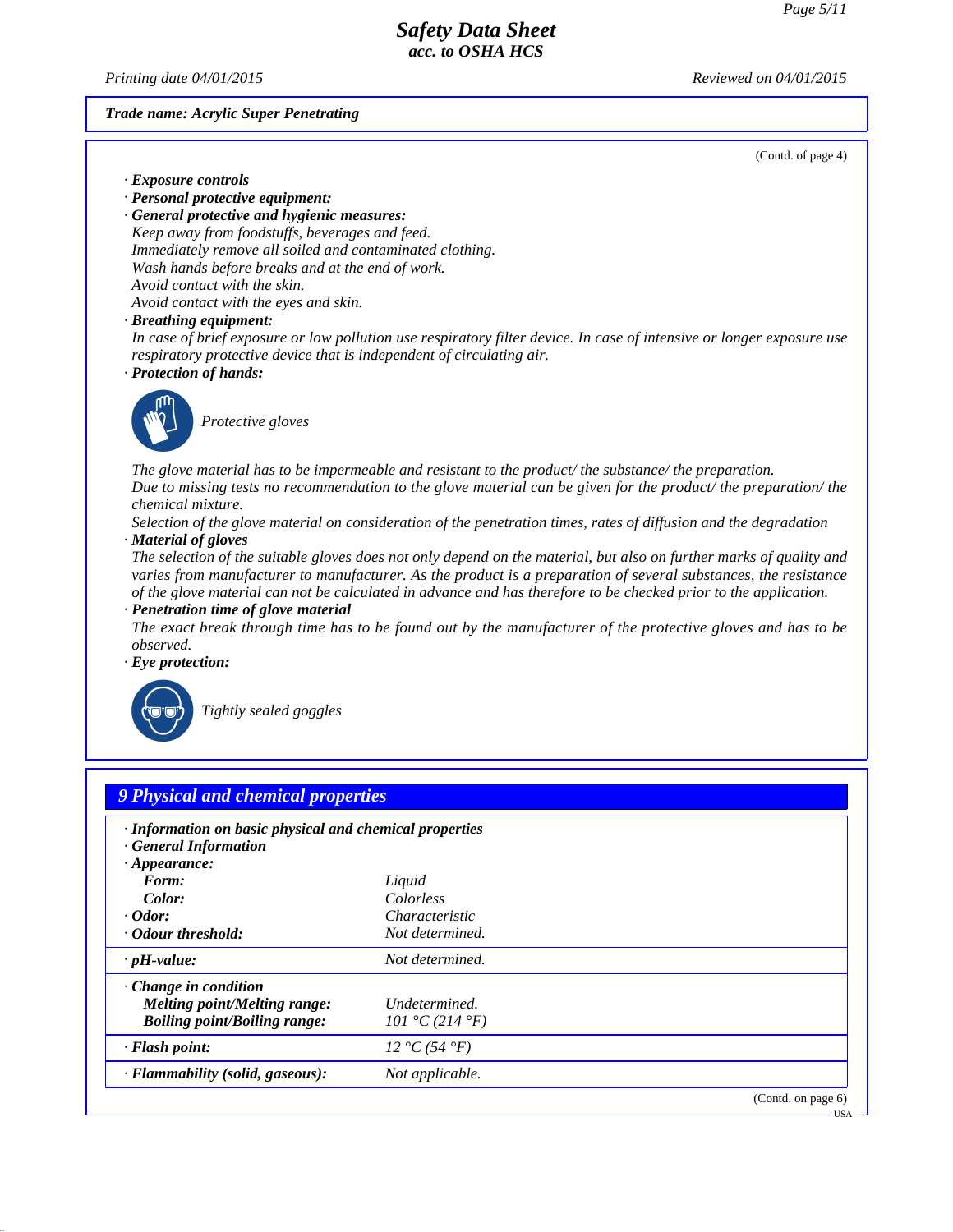

*Safety Data Sheet acc. to OSHA HCS*

*Trade name: Acrylic Super Penetrating*

|                                                                    | (Contd. of page 5)                                                                            |
|--------------------------------------------------------------------|-----------------------------------------------------------------------------------------------|
| · Ignition temperature:                                            | 430 °C (806 °F)                                                                               |
| $\cdot$ Decomposition temperature:                                 | Not determined.                                                                               |
| $\cdot$ Auto igniting:                                             | Product is not selfigniting.                                                                  |
| · Danger of explosion:                                             | Product is not explosive. However, formation of explosive air/vapor<br>mixtures are possible. |
| · Explosion limits:                                                |                                                                                               |
| Lower:                                                             | 2.1 Vol $\%$                                                                                  |
| <b>Upper:</b>                                                      | $12.5$ Vol $%$                                                                                |
| $\cdot$ Vapor pressure at 20 $\textdegree$ C (68 $\textdegree$ F): | $47$ hPa (35 mm Hg)                                                                           |
| $\cdot$ Density at 20 $\cdot$ C (68 $\cdot$ F):                    | $1.01025$ g/cm <sup>3</sup> (8.431 lbs/gal)                                                   |
| · Relative density                                                 | Not determined.                                                                               |
| · Vapour density                                                   | Not determined.                                                                               |
| $\cdot$ Evaporation rate                                           | Not determined.                                                                               |
| · Solubility in / Miscibility with                                 |                                                                                               |
| Water:                                                             | Not miscible or difficult to mix.                                                             |
| · Partition coefficient (n-octanol/water): Not determined.         |                                                                                               |
| · Viscosity:                                                       |                                                                                               |
| Dynamic:                                                           | Not determined.                                                                               |
| Kinematic:                                                         | Not determined.                                                                               |
| · Solvent content:                                                 |                                                                                               |
| Organic solvents:                                                  | $0.0\%$                                                                                       |
| <b>VOC</b> content:                                                | 68.1%                                                                                         |
|                                                                    | 688.2 $g/l / 5.74$ lb/gl                                                                      |
| <b>Solids content:</b>                                             | 26.6%                                                                                         |
| $\cdot$ Other information                                          | No further relevant information available.                                                    |

# *10 Stability and reactivity*

*· Reactivity*

- *· Chemical stability*
- *· Thermal decomposition / conditions to be avoided: No decomposition if used according to specifications.*
- *· Possibility of hazardous reactions No dangerous reactions known.*
- *· Conditions to avoid No further relevant information available.*
- *· Incompatible materials: No further relevant information available.*
- *· Hazardous decomposition products: No dangerous decomposition products known.*

### *11 Toxicological information*

*· Information on toxicological effects*

*· Acute toxicity:*

*· LD/LC50 values that are relevant for classification:*

*80-62-6 methyl methacrylate*

*Oral LD50 7872 mg/kg (rat)*

(Contd. on page 7)

USA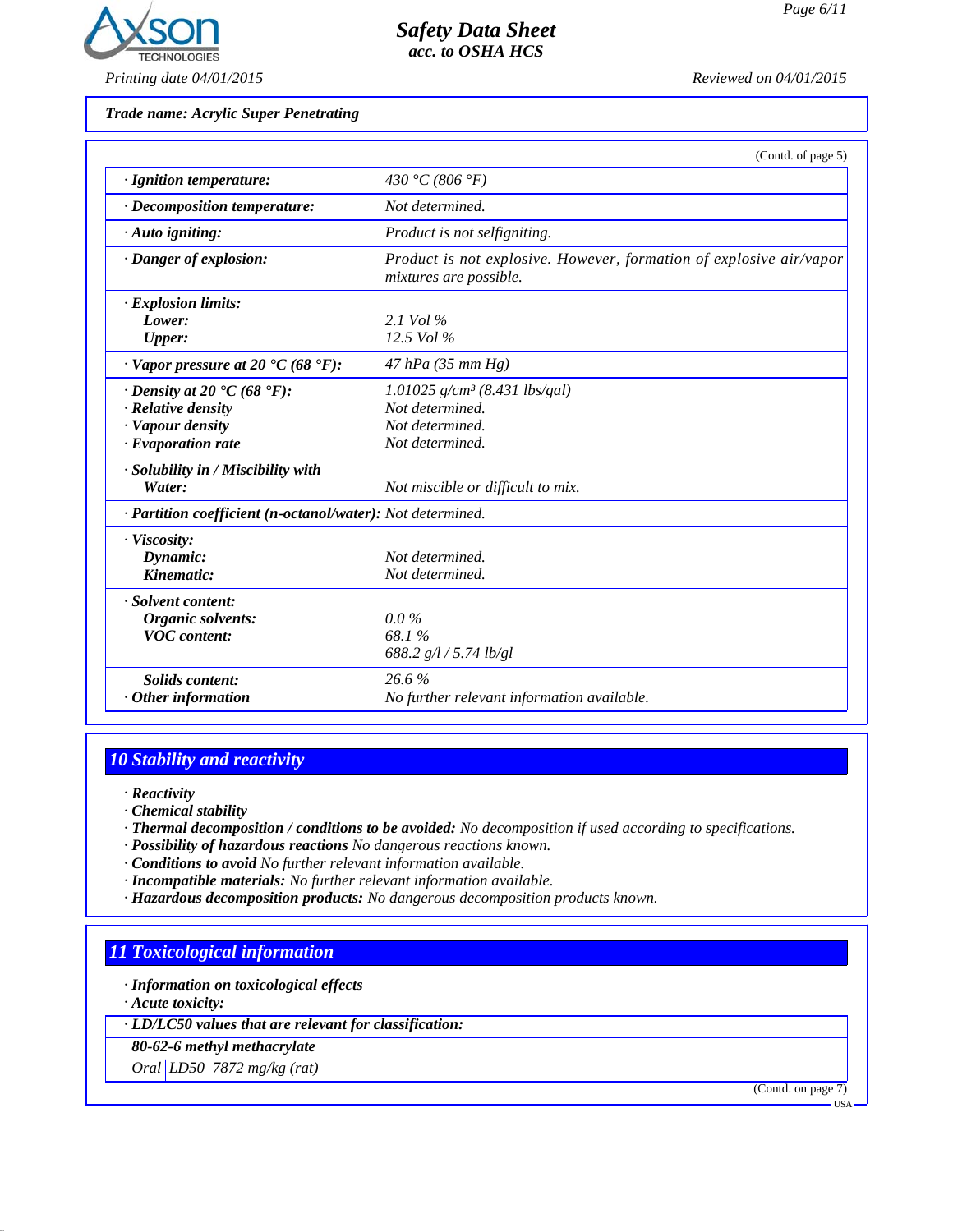(Contd. of page 6)



*Printing date 04/01/2015 Reviewed on 04/01/2015*

*Trade name: Acrylic Super Penetrating*

### *123-31-9 1,4-dihydroxybenzene*

#### *Oral LD50 320 mg/kg (rat)*

*· Primary irritant effect:*

*· on the skin: Irritant to skin and mucous membranes.*

*· on the eye: No irritating effect.*

*· Sensitization: Sensitization possible through skin contact.*

*· Additional toxicological information:*

*The product shows the following dangers according to internally approved calculation methods for preparations: Irritant*

*Safety Data Sheet acc. to OSHA HCS*

*· Carcinogenic categories*

*· IARC (International Agency for Research on Cancer)*

*80-62-6 methyl methacrylate 3* 

*123-31-9 1,4-dihydroxybenzene 3* 

*140-88-5 ethyl acrylate 2B*

*· NTP (National Toxicology Program)*

*140-88-5 ethyl acrylate R* 

*· OSHA-Ca (Occupational Safety & Health Administration)*

*None of the ingredients is listed.*

#### *12 Ecological information*

- *· Toxicity*
- *· Aquatic toxicity: No further relevant information available.*
- *· Persistence and degradability No further relevant information available.*
- *· Behavior in environmental systems:*
- *· Bioaccumulative potential No further relevant information available.*
- *· Mobility in soil No further relevant information available.*
- *· Additional ecological information:*

*· General notes:*

*Water hazard class 2 (Self-assessment): hazardous for water*

*Do not allow product to reach ground water, water course or sewage system.*

*Danger to drinking water if even small quantities leak into the ground.*

- *· Results of PBT and vPvB assessment*
- *· PBT: Not applicable.*
- *· vPvB: Not applicable.*
- *· Other adverse effects No further relevant information available.*

### *13 Disposal considerations*

- *· Waste treatment methods*
- *· Recommendation:*

*Must not be disposed of together with household garbage. Do not allow product to reach sewage system.*

*· Uncleaned packagings:*

*· Recommendation: Disposal must be made according to official regulations.*

(Contd. on page 8)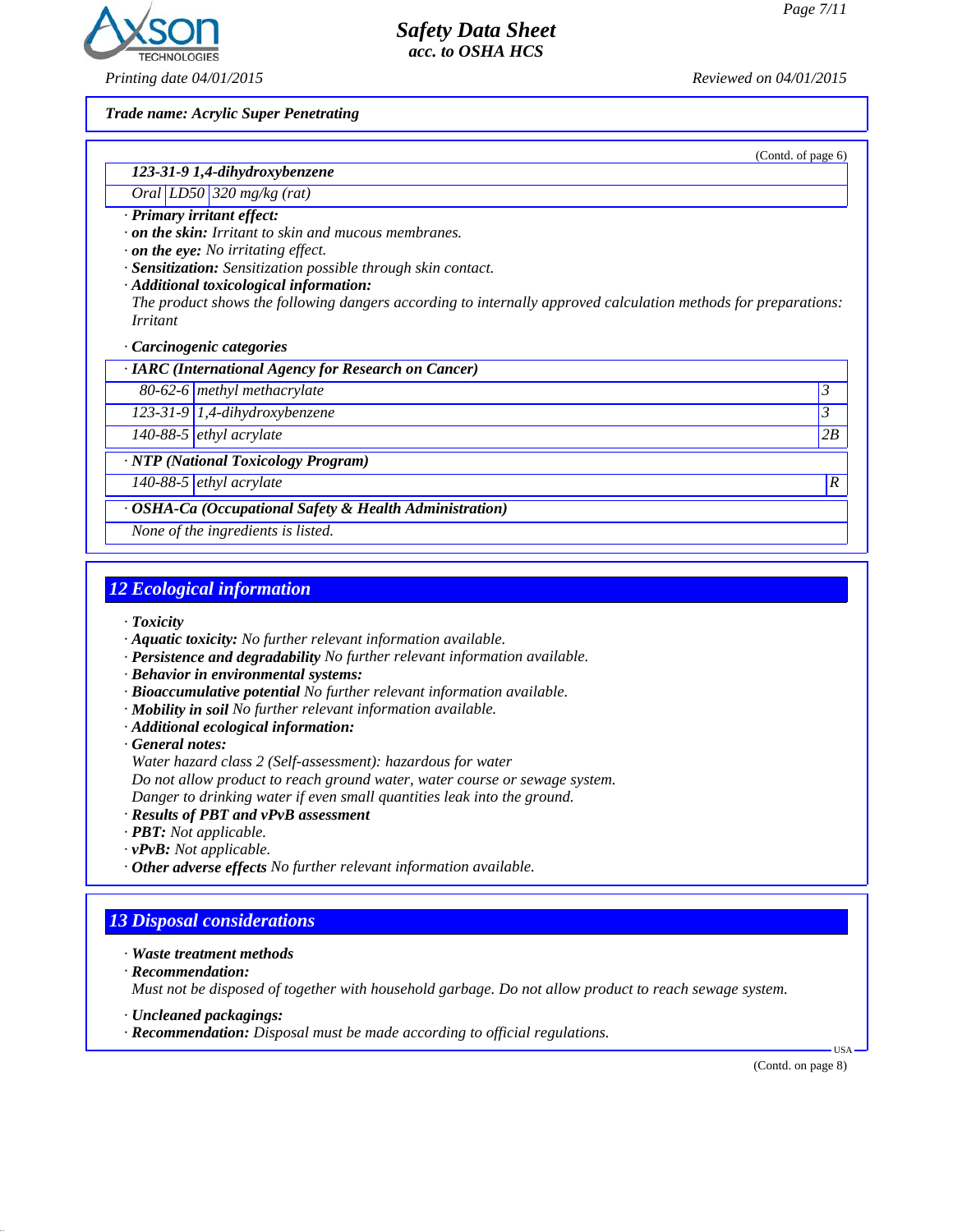

*Printing date 04/01/2015 Reviewed on 04/01/2015*

*Trade name: Acrylic Super Penetrating*

(Contd. of page 7)

| · UN-Number                                                                         |                                                  |
|-------------------------------------------------------------------------------------|--------------------------------------------------|
| · DOT, IMDG, IATA                                                                   | <b>UN1866</b>                                    |
| · UN proper shipping name                                                           |                                                  |
| $\cdot$ <i>DOT</i>                                                                  | Resin solution                                   |
| · IMDG, IATA                                                                        | <b>RESIN SOLUTION</b>                            |
| · Transport hazard class(es)                                                        |                                                  |
| $\cdot$ DOT                                                                         |                                                  |
|                                                                                     |                                                  |
| · Class<br>$\cdot$ <i>Label</i>                                                     | 3 Flammable liquids<br>3                         |
| · IMDG, IATA                                                                        |                                                  |
| $\cdot$ Class                                                                       | 3 Flammable liquids                              |
| $-Label$                                                                            | 3                                                |
| · Packing group<br>· DOT, IMDG, IATA                                                | I                                                |
| · Environmental hazards:                                                            |                                                  |
| · Marine pollutant:                                                                 | N <sub>o</sub>                                   |
| · Special precautions for user                                                      | Warning: Flammable liquids                       |
| · Danger code (Kemler):                                                             | 33                                               |
| · EMS Number:                                                                       | $F-E,S-E$                                        |
| · Transport in bulk according to Annex II of<br><b>MARPOL73/78 and the IBC Code</b> | Not applicable.                                  |
| · Transport/Additional information:                                                 |                                                  |
| $\cdot$ DOT                                                                         |                                                  |
| · Quantity limitations                                                              | On passenger aircraft/rail: 5 L                  |
|                                                                                     | On cargo aircraft only: 60 L                     |
| $\cdot$ IMDG                                                                        |                                                  |
| $\cdot$ Limited quantities (LQ)                                                     | 5L                                               |
| $\cdot$ Excepted quantities (EQ)                                                    | Code: E2                                         |
|                                                                                     | Maximum net quantity per inner packaging: 30 ml  |
|                                                                                     | Maximum net quantity per outer packaging: 500 ml |

(Contd. on page 9)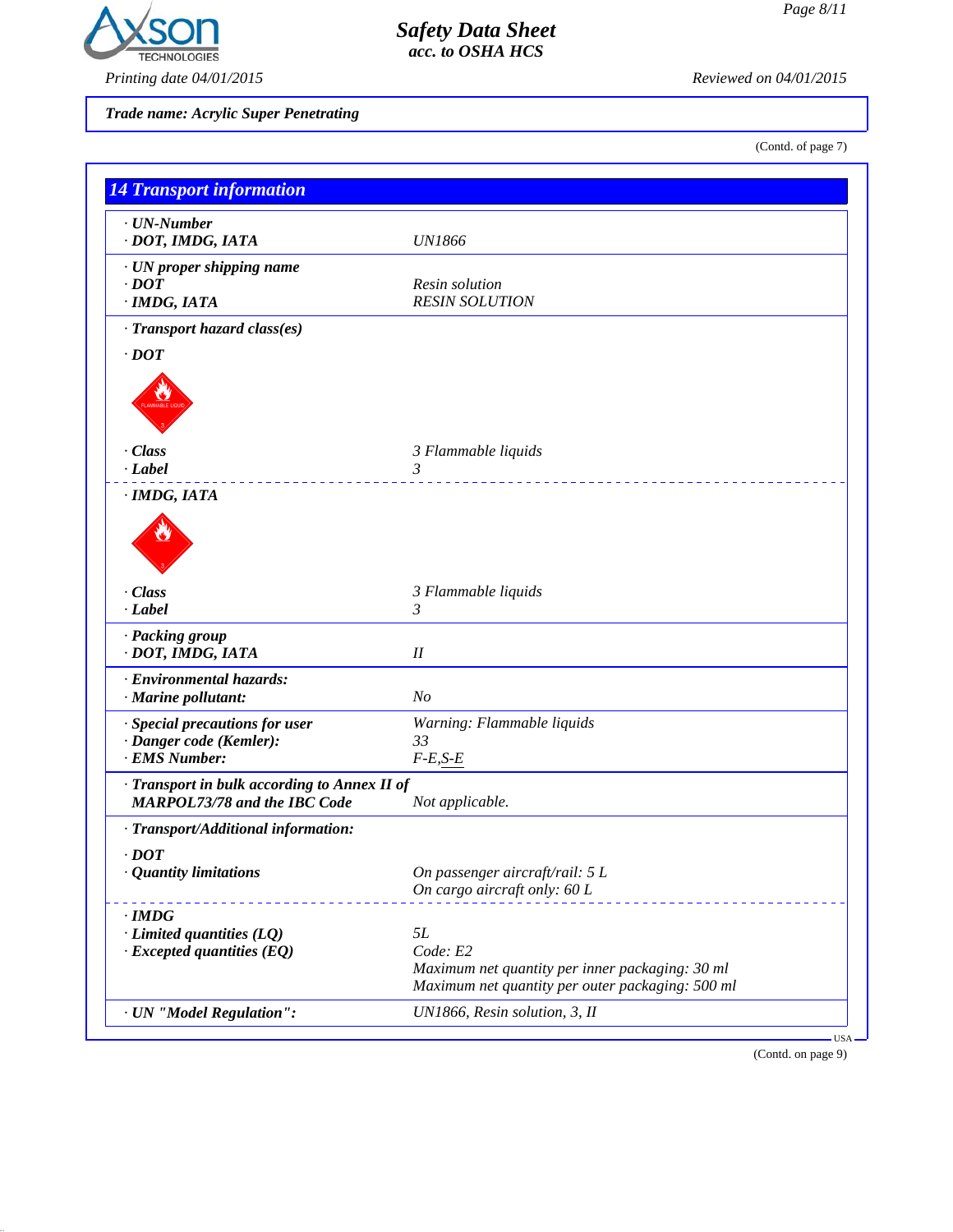

*Printing date 04/01/2015 Reviewed on 04/01/2015*

*Trade name: Acrylic Super Penetrating*

(Contd. of page 8)

| $\cdot$ Safety, health and environmental regulations/legislation specific for the substance or mixture<br>· Sara |       |
|------------------------------------------------------------------------------------------------------------------|-------|
| · Section 355 (extremely hazardous substances):                                                                  |       |
| 123-31-9 1,4-dihydroxybenzene                                                                                    |       |
| · Section 313 (Specific toxic chemical listings):                                                                |       |
| 80-62-6 methyl methacrylate                                                                                      |       |
| 123-31-9 1,4-dihydroxybenzene                                                                                    |       |
| 140-88-5 ethyl acrylate                                                                                          |       |
| · TSCA (Toxic Substances Control Act):                                                                           |       |
| All ingredients are listed.                                                                                      |       |
| · Proposition 65                                                                                                 |       |
| Chemicals known to cause cancer:                                                                                 |       |
| 140-88-5 ethyl acrylate                                                                                          |       |
| · Chemicals known to cause reproductive toxicity for females:                                                    |       |
| None of the ingredients is listed.                                                                               |       |
| · Chemicals known to cause reproductive toxicity for males:                                                      |       |
| None of the ingredients is listed.                                                                               |       |
| · Chemicals known to cause developmental toxicity:                                                               |       |
| None of the ingredients is listed.                                                                               |       |
| · Carcinogenic categories                                                                                        |       |
| · EPA (Environmental Protection Agency)                                                                          |       |
| 80-62-6 methyl methacrylate                                                                                      | E, NL |
| · TLV (Threshold Limit Value established by ACGIH)                                                               |       |
| 80-62-6 methyl methacrylate                                                                                      | A4    |
| $123-31-9$ 1,4-dihydroxybenzene                                                                                  | A3    |
| 140-88-5 ethyl acrylate                                                                                          | A4    |

*140-88-5 ethyl acrylate*

*· GHS label elements The product is classified and labeled according to the Globally Harmonized System (GHS). · Hazard pictograms*



*· Signal word Danger*

*· Hazard-determining components of labeling: methyl methacrylate 1,4-dihydroxybenzene mequinol ethyl acrylate · Hazard statements Highly flammable liquid and vapor.*

(Contd. on page 10) USA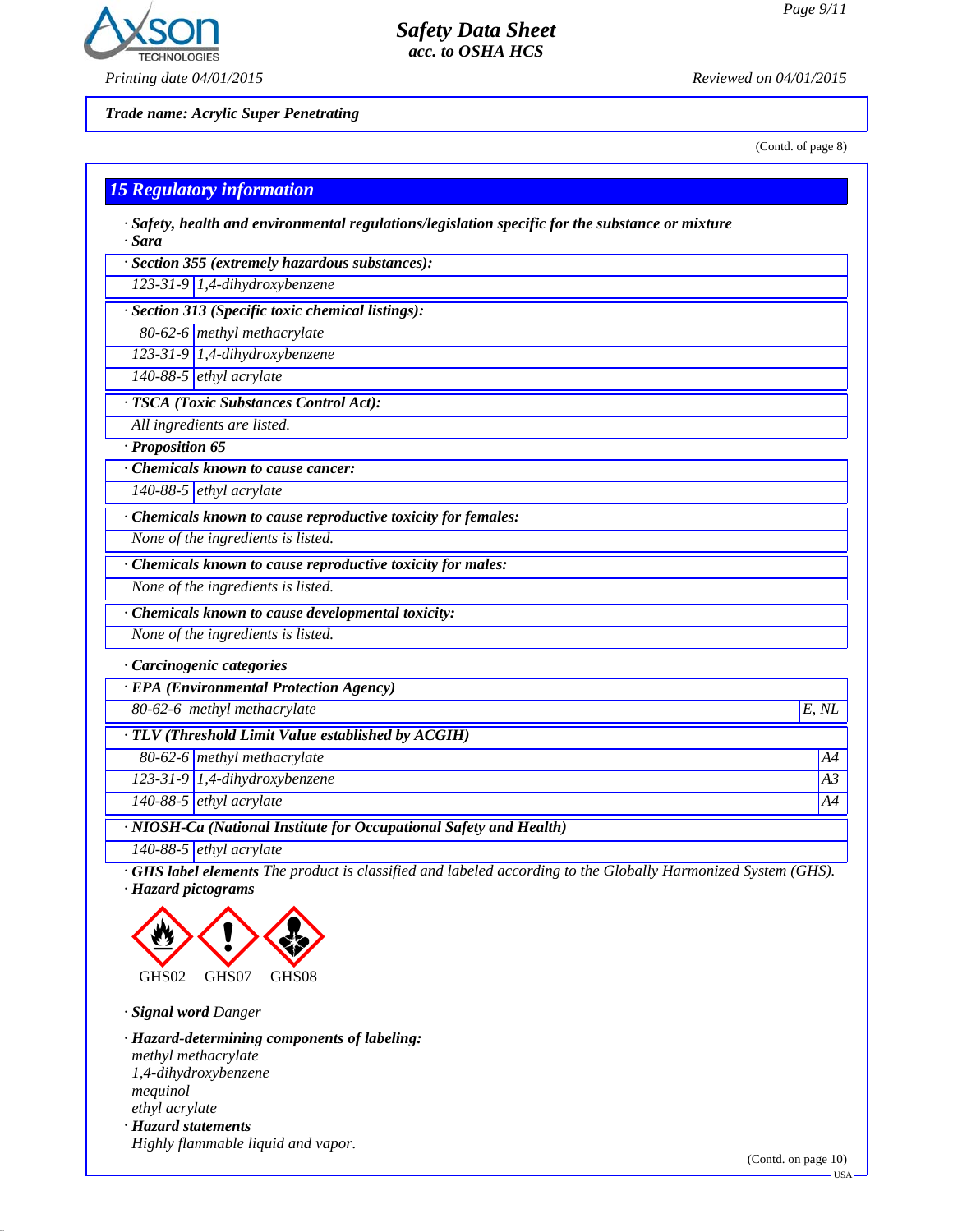USA

# *Safety Data Sheet acc. to OSHA HCS*

*Printing date 04/01/2015 Reviewed on 04/01/2015*

*Trade name: Acrylic Super Penetrating*

| (Contd. of page 9)                                                                                         |  |
|------------------------------------------------------------------------------------------------------------|--|
| Causes skin irritation.                                                                                    |  |
| May cause an allergic skin reaction.                                                                       |  |
| Suspected of causing cancer.                                                                               |  |
| May cause respiratory irritation.                                                                          |  |
| · Precautionary statements                                                                                 |  |
| If medical advice is needed, have product container or label at hand.                                      |  |
| Keep out of reach of children.                                                                             |  |
| Read label before use.                                                                                     |  |
| Keep away from heat/sparks/open flames/hot surfaces. - No smoking.                                         |  |
| Use explosion-proof electrical/ventilating/lighting/equipment.                                             |  |
| Avoid breathing dust/fume/gas/mist/vapors/spray                                                            |  |
| Wear protective gloves / eye protection / face protection.                                                 |  |
| Wear protective gloves.                                                                                    |  |
| Ground/bond container and receiving equipment.                                                             |  |
| Use only non-sparking tools.                                                                               |  |
| Take precautionary measures against static discharge.                                                      |  |
| Wash thoroughly after handling.                                                                            |  |
| Use only outdoors or in a well-ventilated area.                                                            |  |
| Contaminated work clothing must not be allowed out of the workplace.                                       |  |
| Obtain special instructions before use.                                                                    |  |
| Do not handle until all safety precautions have been read and understood.                                  |  |
| IF ON SKIN (or hair): Remove/Take off immediately all contaminated clothing. Rinse skin with water/shower. |  |
| Specific treatment (see on this label).                                                                    |  |
| IF INHALED: Remove victim to fresh air and keep at rest in a position comfortable for breathing.           |  |
| Call a poison center/doctor if you feel unwell.                                                            |  |
| Wash contaminated clothing before reuse.                                                                   |  |
| IF exposed or concerned: Get medical advice/attention.                                                     |  |
| If skin irritation or rash occurs: Get medical advice/attention.                                           |  |
| In case of fire: Use for extinction: CO2, powder or water spray.                                           |  |
| Take off contaminated clothing and wash it before reuse.                                                   |  |
| Store locked up.                                                                                           |  |
| Store in a well-ventilated place. Keep container tightly closed.                                           |  |
| Store in a well-ventilated place. Keep cool.                                                               |  |
| Dispose of contents/container in accordance with local/regional/national/international regulations.        |  |
| · Chemical safety assessment: A Chemical Safety Assessment has not been carried out.                       |  |
|                                                                                                            |  |

### *16 Other information*

*This information is based on our present knowledge. However, this shall not constitute a guarantee for any specific product features and shall not establish a legally valid contractual relationship.*

*· Date of preparation / last revision 04/01/2015 / 2 · Abbreviations and acronyms: ADR: Accord européen sur le transport des marchandises dangereuses par Route (European Agreement concerning the International Carriage of Dangerous Goods by Road) IMDG: International Maritime Code for Dangerous Goods DOT: US Department of Transportation IATA: International Air Transport Association ACGIH: American Conference of Governmental Industrial Hygienists EINECS: European Inventory of Existing Commercial Chemical Substances ELINCS: European List of Notified Chemical Substances CAS: Chemical Abstracts Service (division of the American Chemical Society) NFPA: National Fire Protection Association (USA) HMIS: Hazardous Materials Identification System (USA) VOC: Volatile Organic Compounds (USA, EU) LC50: Lethal concentration, 50 percent LD50: Lethal dose, 50 percent* (Contd. on page 11)